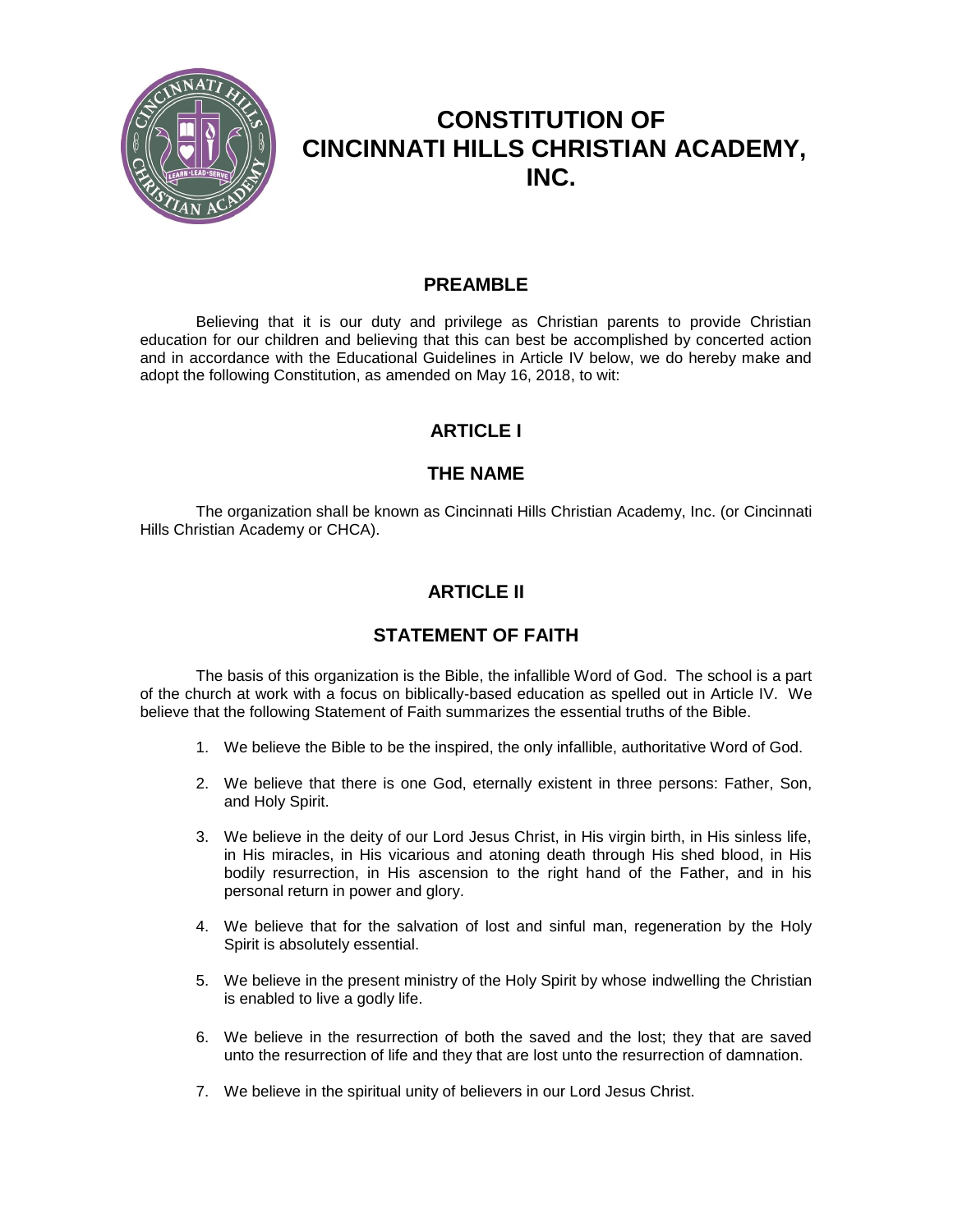### **ARTICLE III**

### **PURPOSE OF CHRISTIAN EDUCATION**

The purpose of Cincinnati Hills Christian Academy is to establish and maintain a school or schools for the daily instruction of our children. The ultimate goal is to provide academic excellence in a Christ-centered environment. Cincinnati Hills Christian Academy seeks to maintain itself by fostering those ideal and standards that are consistent with an understanding and acceptance of the Lordship of Jesus Christ. Our educational instruction will be in accordance with Articles II, IV, and V of this Constitution.

## **ARTICLE IV**

### **OBJECTIVES OF CHRISTIAN EDUCATION**

- A. Cincinnati Hills Christian Academy introduces the student to those areas of learning to which every well educated Christian should be exposed. These include:
	- 1. Knowledge of God and the Scriptures, including a meaningful, personal faith in Jesus Christ and a personal commitment to the values and lifestyle which such a relationship produces.
	- 2. Knowledge of one's self.
	- 3. Knowledge of one's own and other cultures.
	- 4. Knowledge of the natural order.
	- 5. Knowledge in depth of specific academic disciplines.
- B. Cincinnati Hills Christian Academy proposes to assist the student in developing general abilities and transferable skills expected of every competent citizen of a contemporary society. These include the ability to:
	- 1. Think rationally, critically, and creatively.
	- 2. Read, write, and speak effectively.
	- 3. Exhibit basic mathematical competency.
	- 4. Employ scientific methodology.
	- 5. Render discerning ethical judgment.
	- 6. Develop aesthetic appreciation.
	- 7. Apply the above abilities concretely.
- C. Cincinnati Hills Christian Academy encourages development of the whole person, including the academic, social, physical, and spiritual dimensions of life through:
	- 1. Classroom learning and field experience.
	- 2. Encouragement in one's own self worth to God and the community.
	- 3. Worship of God.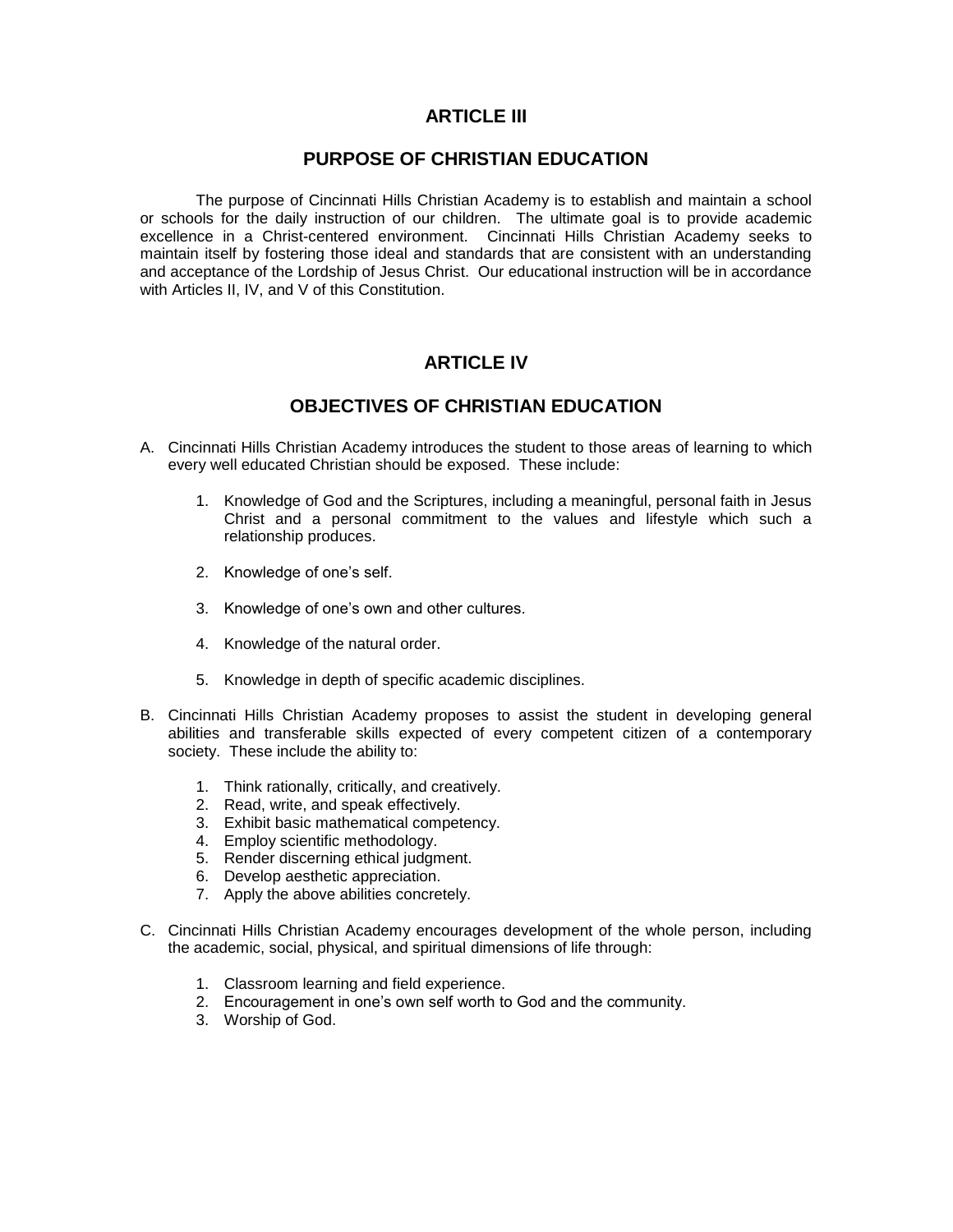### **ARTICLE V**

### **FOUNDATIONAL PRINCIPLES OF EDUCATION**

Cincinnati Hills Christian Academy approaches education from within the framework of Christian faith, which provides a coherent perspective on life and the world. We believe that God, as manifested in Jesus Christ, has revealed to His people principles of education and we commit ourselves to the following educational principles:

### GOD

That all proper knowledge has its source in God, as manifested in Jesus Christ. That scripture is the source of the organizational structure and fundamental principles of each field of knowledge.

### MANKIND

Man, being created in God's image and enlightened by the Holy Spirit, is able to gain knowledge of God and God's creation. Because the God-given spiritual nature of man is inseparable from his emotional, intellectual and physical nature, the school is committed to the total development of its students.

### FAITH AND LEARNING

All truth is from God, who has chosen to reveal Himself and His truth to us. Knowledge of God is the proper setting for all understanding. Reason exercised in the framework of a faith commitment to God will nurture our faith and expand our knowledge. For the Christian, faith and learning are inseparable.

### CHRISTIAN CALLING

The Christian purpose in life is to glorify God and His creation, to serve God and others, to bear witness to the Lordship of Jesus Christ and to influence society, culture and the church by application of Christian thought and service in all dimensions of human endeavor. God has given differing abilities to each person, and He expects a student to perform in proportion to his abilities.

### ACADEMIC PURSUIT

God's eternal Word is the ultimate source and foundation of all truth. Since we recognize that all truth comes from God, we can confidently encourage sincere intellectual exploration of diverse views. Both students and teachers may raise honest questions and seek answers to them without reluctance.

### PARENTS AND CHURCH

The responsibility for the educational and Christian development of each child belongs to the parents. It is therefore the fundamental responsibility of the family to train and educate the child. The Christian school should function as an extension of both the Christian home and the Christian church. It is, therefore, the school's role to supplement and complement the home and church – never to supplant, subvert or replace them.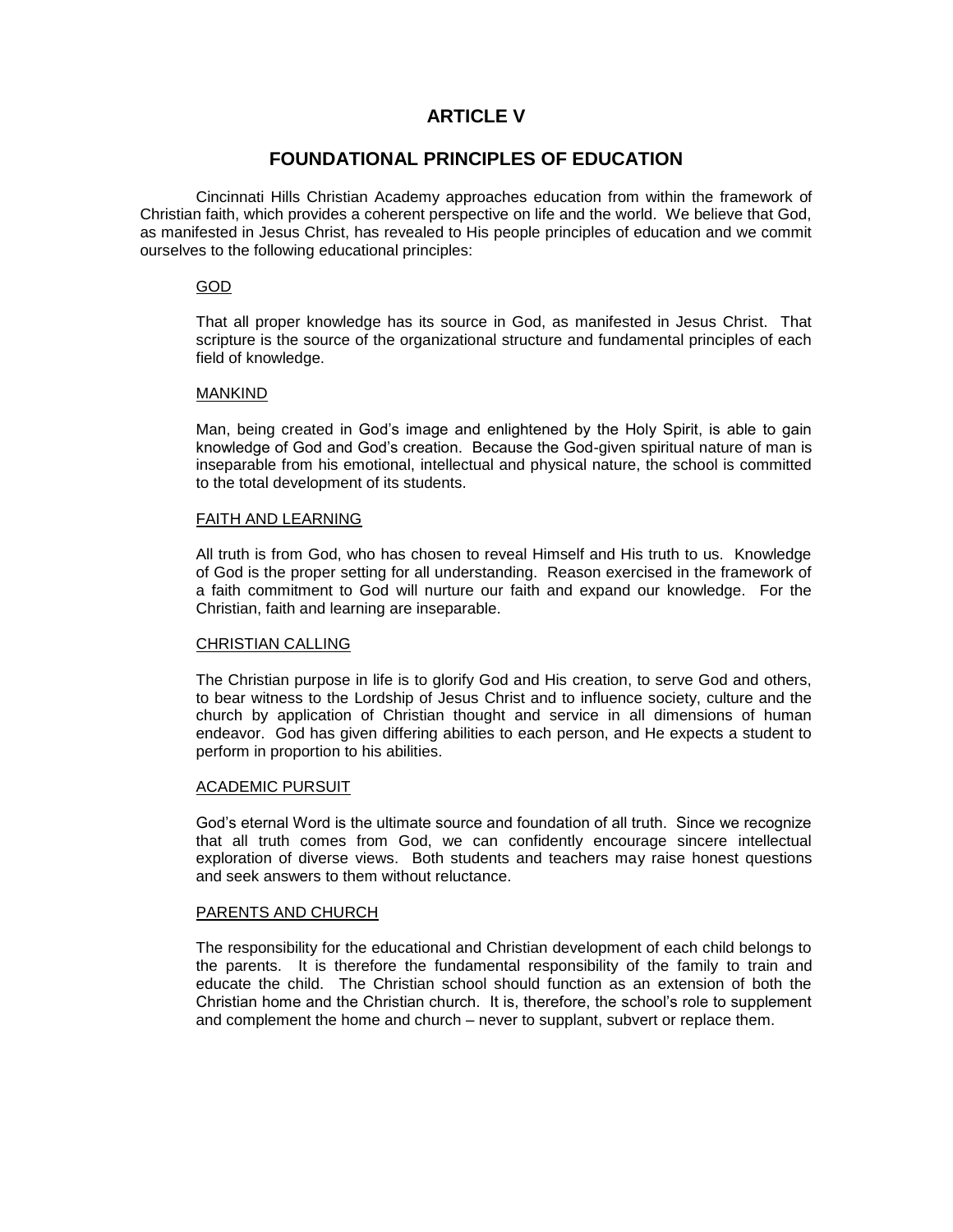### THE CHRISTIAN SCHOOL AND TEACHERS

The authority of the teacher in discipline and character training is derived from the fact that he/she stands "in loco parentis" and the teacher derives authority in subject matter from his/her faithfulness to the laws of God. The school, being a body of Christian believers, possesses freedom to function in education in total and voluntary submission to Christ. The day to day activities in the Christian school should reflect the Body of Christ at work.

### **ARTICLE VI**

### **MEMBERSHIP**

### Section 1:

Within Cincinnati Hills Christian Academy the voting membership will hereafter be referred to as the "Association".Those eligible for membership in the Association shall be parents or legal guardians with one or more children enrolled in the Cincinnati Hills Christian Academy who shall affirm their faith in Jesus Christ as Lord and Savior, their belief in the infallibility of the Scriptures, and sign an agreement accepting the Statement of Faith in Article II. Association members also recognize and accept that the distinctiveness of Cincinnati Hills Christian Academy is found in the educational guidelines in Articles III, IV, and V. Members of the Board of Trustees (hereafter also referred to as "the Board") who are not parents or legal guardians of children enrolled in Cincinnati Hills Christian Academy shall be granted voting membership in the Association. Teachers and staff with children at Cincinnati Hills Christian Academy are entitled to full membership as long as all requirements for membership have been met.

### Section 2:

In order to have voting privileges, Association members shall be current in their tuition and other fees accounts.

### Section 3:

Application for membership shall be made in writing to the Board of Trustees by completing and signing the "Application for Membership" form for Cincinnati Hills Christian Academy.

### Section 4:

Membership includes the privilege of voting at the meetings of the Association, as well as readiness to participate in all school activities.

### Section 5:

Any voting Member of the Association who is not in compliance with the foregoing requirements for membership shall be removed as a voting Member.